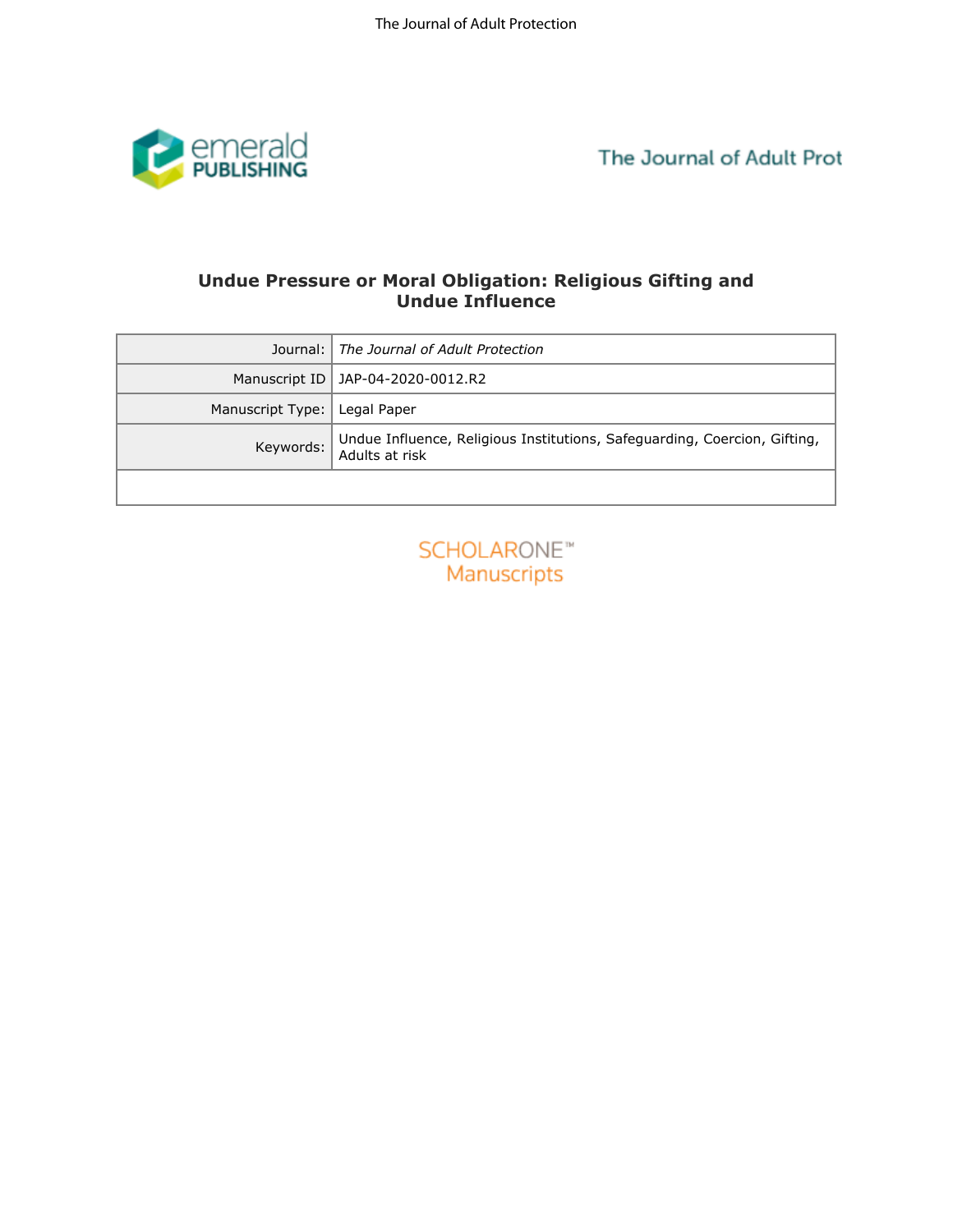#### **Undue Pressure or Moral Obligation: Religious Gifting and Undue Influence**

## **Introduction**

Adults at risk (discussed below) can suffer abuse, the main perpetrators are often understood to be their family, friends and/or carers. However, charities, including religious institutions, have the potential to exploit this group of people. Hedlund (2016: p. 299) argues that '… religious institutions are particularly vulnerable to being found liable for undue influence because of the psychological impact that religious devotion can have on people. As such, special care must be taken when religious institutions ask for and accept gifts and donations'.

amily, friends and/or carers. However, charities, including religious institutions, ial to exploit this group of people. Hedlund (2016: p. 299) argues that "... religious institutionly vulnerable to being forund liable for This paper will consider the relationship between gifting to religious institutions and undue influence. It will consider free will and autonomy and how that relates to adults at risk. Reasons for gifting during a person's lifetime (inter vivos gifting), and how this correlates with undue influence will be explored. It will also highlight potential safeguards that can be considered to protect those who gift (donor) as well as the institutions receiving such gifts (donee). There is a fine line between undue influence and feeling morally obligated to donate. We need to understand where the line is if we are going to protect both parties to the transaction. Many of the concepts discussed within this paper has broader application, however, religious institutions provide an example of how gifting and undue influence relate to one another.

What is evident is that prior to gifting, a discussion between a donor and an independent third party would be beneficial. In addition, religious institutions should continue to be proactive in protecting donors to safeguard their own position. For those institutions that do not have a policy or charter in place governing how gifts are accepted, accountability could come in the form of a compulsory charter created by the Charity Commission, an organisation established by s 6 Charities Act 2006 to oversee the activities of charities.

#### **Adults at Risk and Free Will**

#### *Adults at Risk*

In order to provide context to the discussion in this paper it would be prudent to first set out the definition of an adult at risk. This would be particularly beneficial to understand why this group would be open to abuse by religious institutions, and therefore why both parties to the transaction may need to be alert to undue influence. Firstly, it should be noted that although the term is applicable to a wide variety of circumstances, in this context, the paper considers adults at risk from the perspective of adult safeguarding in England.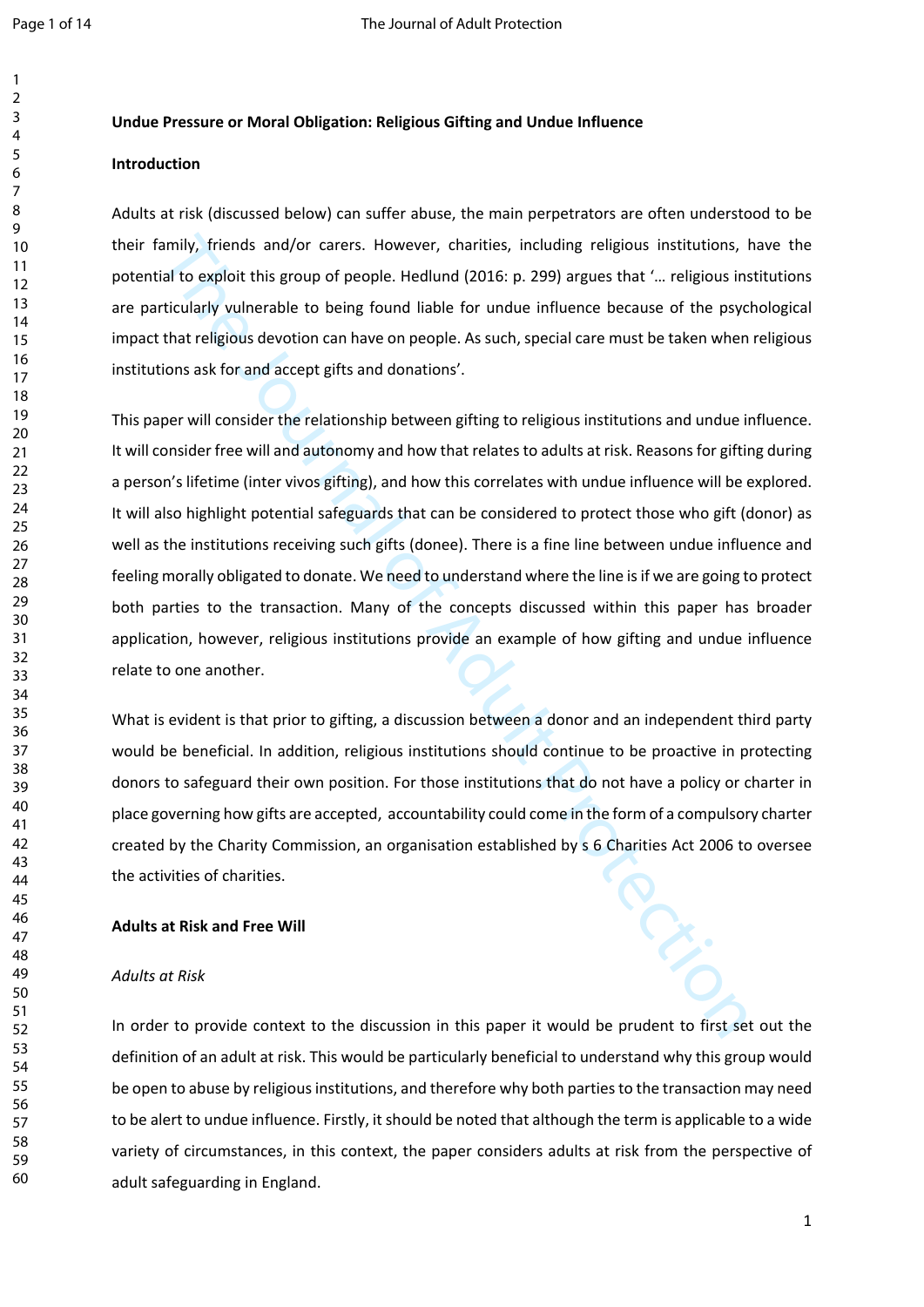In accordance with s 42 Care Act 2014, an adult at risk is one who is 'experiencing, or at risk of, abuse or neglect, and as a result … is unable to protect himself … against the abuse or neglect or the risk of it'. Abuse in this context includes 'being put under pressure in relation to money …' (s 43(3)(c) Care Act 2014).

usly, such adults were considered as vulnerable. In fact, the courts continue to have an cition to protect adults (with mental capacity) who they believe are vulnerable and we so to provide for a remedy. An in-depth discus Previously, such adults were considered as vulnerable. In fact, the courts continue to have an inherent jurisdiction to protect adults (with mental capacity) who they believe are vulnerable and where the law does not provide for a remedy. An in-depth discussion of the differences between the terminology is beyond the scope of this paper. However, it is noted that vulnerability, as referred to by Pritchard-Jones (2018), relates to an internal characteristic together with abuse. The notion of a vulnerable adult was criticised for reinforcing the stigma attached to having an impairment, and as a result, suffering abuse (Pritchard-Jones, 2018). Pritchard-Jones (2018: p. 54) argues that the term 'at risk' continues to invoke '…the idea that the inability to protect oneself from abuse [is] because of a need, which is generated by an impairment or a disability…' and therefore blames the individual for having suffered the abuse.

#### *Free Will and Capacity*

Rousseau (2016: p. 211) suggests that free will is '… an individual's capacity to make choices without certain constraints: physical (imprisonment), social (threats or manipulation) or personal (mental illness)'. She goes on to state that 'Free will is both an individual and a social construction, born out of how the brain talks to itself and the expectations and opportunities human communities convey to their members. A belief in free will affects not only individual behavior but also its persistence, through the level of commitment individuals have to a course of action they have chosen (Salancik and Pfeffer, 1978)' (Rousseau, 2016: p. 212).

Based on the Department of Health (2008b) Safeguarding adults report Pritchard-Jones (2018: p. 53) suggests that 'Adults with capacity, however, do have a fundamental right to choose their own actions and their own safeguarding plans, though they may need to be assisted and empowered to make their own informed choices'.

It was also suggested by Rosseau (2016) that how information is presented to an individual affects the use of their free will. Where there are options, it can demonstrate that the individual has exercised free will. This is somewhat aligned to the argument above, which suggests that adults at risk should be supported in making their own choices.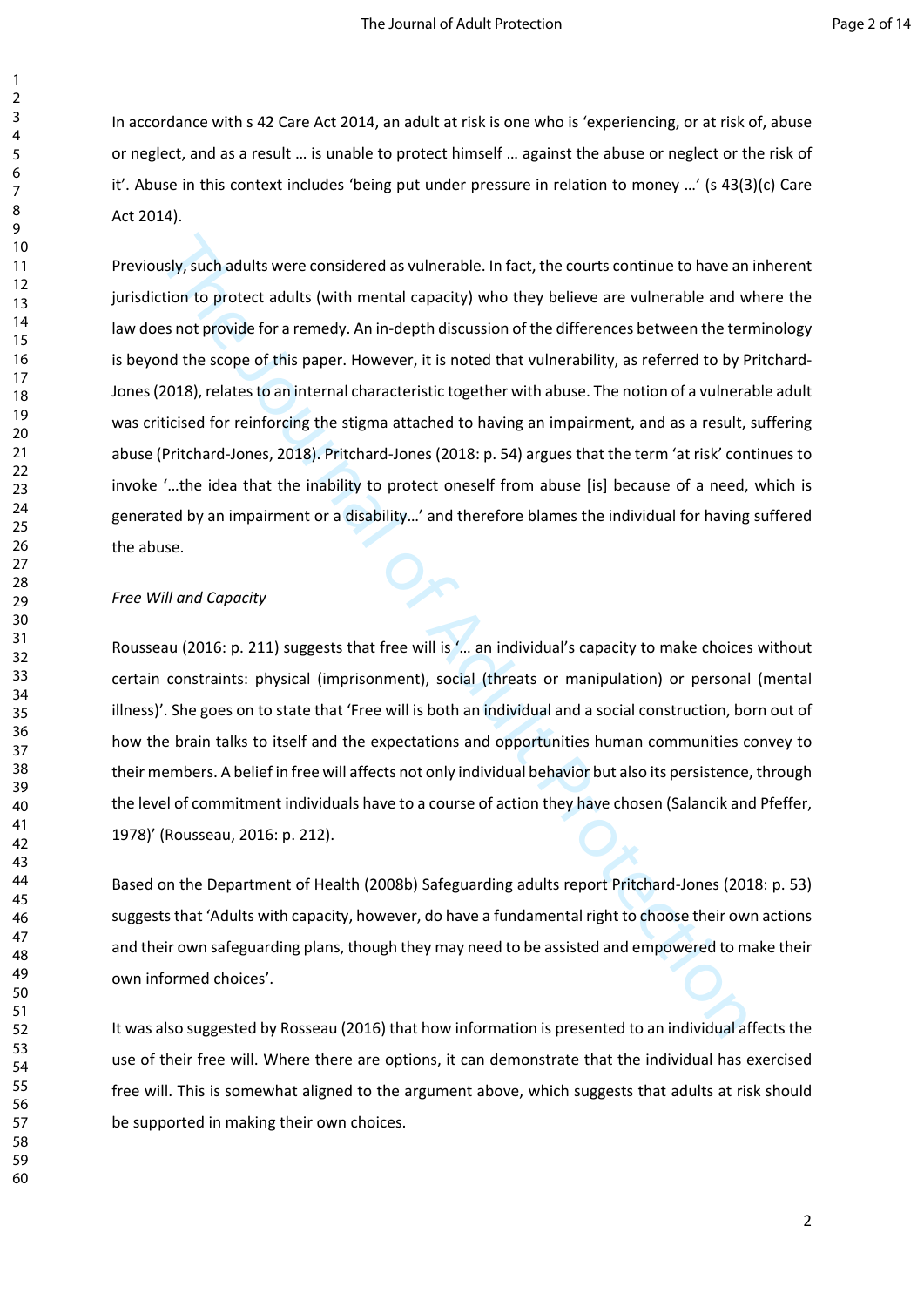ted that the mother was suffering from senile dementia, which had progressed to an a<br>However, those present at the signing of the transfer of her property suggested the<br>whether she understood what she was doing, the mother The ability to make informed choices is perhaps synonymous with mental capacity. In England there is no single test for assessing an individual's mental capacity for every type of decision. Instead there are various common law tests, depending on the decision that needs to be made. For inter vivos gifts the common law test can be found in the case of Re Beaney [1978]. In this case medical evidence suggested that the mother was suffering from senile dementia, which had progressed to an advanced stage. However, those present at the signing of the transfer of her property suggested that when asked whether she understood what she was doing, the mother had responded positively and that she signed the document with ease. The court held that the mother did not in fact understand the consequences of her actions. The court also stated that the degree to which a person must understand their actions depends on the circumstances. Therefore, where the decision is trivial the degree of understanding would be lower than if the transaction were of greater value. In addition, the court highlighted that '…since the claims of the [children] and the extent of the property to be disposed of were not explained to the deceased, the transfer was void even if she did understand that she was making an absolute gift of the house…' (Re Beaney, [1978]: p. 771).

When discussing mental capacity, it would also be prudent to consider both cognitive and situational capacity as they too relate to an individual's capacity to make informed choices. Cognitive capacity relates to the ability of an individual to make decisions, despite suffering from an impairment of the mind or brain. The Mental Capacity Act 2005 which provides the legal framework for decision making for or on behalf of those who lack mental capacity provides a line beyond which an individual should be assisted to make decisions. The Law Commission (2017: p. 18) confirmed that, '… the law sets a threshold for when the degree of the disorder, illness or impairment renders a person incapable to do the act or make the decision'. In these circumstances an individual ought to be supported to make decisions and be given the opportunity to understand the consequences of the same.

Situational capacity is where the court's inherent jurisdiction is invoked to fill the gaps left by statute. The court will use its inherent jurisdiction when an individual is 'i) Under constraint; or ii) Subject to coercion or undue influence; or iii) For some other reason deprived of the capacity to make the relevant decision or disabled from making a free choice, or incapacitated or disabled from giving or expressing a real and genuine consent' (DL v A Local Authority & Others, [2011]: 22). This would require an application to be made to the court for a declaration (before the transaction took place) that the individual had the capacity to make such a decision. Alternatively, the application to the court would be made after the transaction had taken place, to put right the wrong that had occurred. In this instance it would not prevent undue influence from taking place but reverse the effect of it.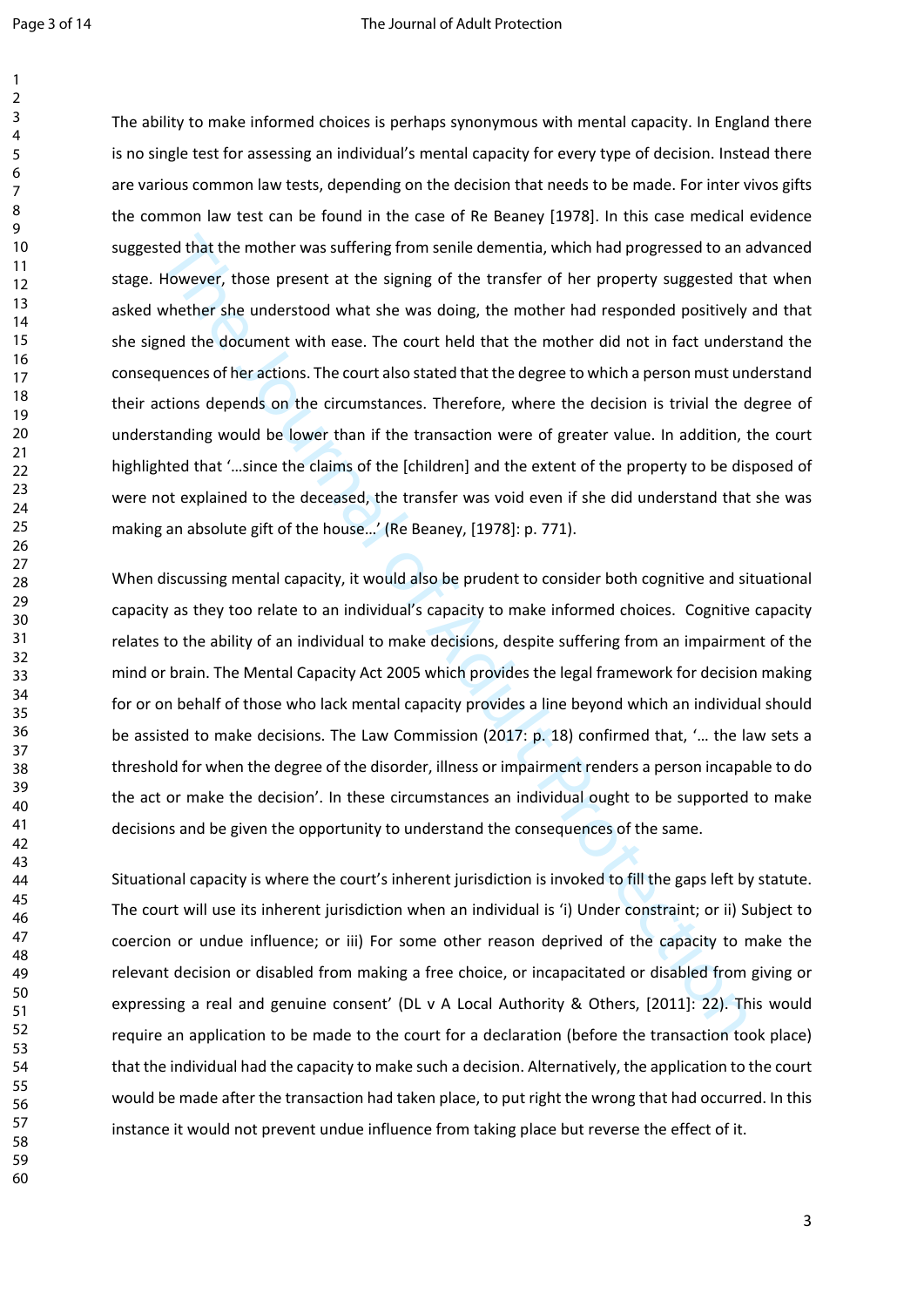It is therefore clear that adults at risk need to be supported to make informed decisions. However, what is unclear is the point at which an individual would need to be assessed as needing support. The Law Commission (2017), when discussing capacity to make a will, suggested that the general consensus is that lawyers or medics may be best placed to make such an assessment, but that the key consideration should be a long standing professional relationship with the individual rather than a single, one off meeting. It is presumed that a third party would only step in if there were concerns as to the individual's capacity to make a decision. It is also more likely that the individual would have a longstanding relationship with their religious institution (albeit this would be a non-professional relationship) as opposed to their lawyer or doctor (in terms of assessing risk). Should this be the case, even with policies in place, religious institutions may feel uncomfortable in making an assessment, particularly where their decision may later be challenged in court or where a conflict of interest may arise.

#### **Rationale for Religious Gifting**

#### *Attitudes*

eration should be a long standing professional relationship with the individual rather of off meeting. It is pressumed that a third party would only step in if there were condividual's capacity to make a decision. It is al There are various factors which influence an individual's reasons for gifting to a religious institution. For example, Lincoln *et al* (2008) argue that attendance and commitment are more likely to indicate that the individual will gift to the religious organisation. It is suggested that this may no longer be a significant factor particularly so during the Covid-19 pandemic where religious institutions were not accessible. In accordance with Government guidance (2020), from 2 December 2020, based on the Tier system to prevent the spread of Covid-19, it is illegal for those in Tier 1 to meet in groups of more than six indoors or outdoors, including places of worship. There are further restrictions for those in Tiers 2 and 3, which make it difficult for groups to congregate to worship together (correct at time of writing).

Furthermore, Lincoln *et al*'s literature review of 2008 highlights that studies have shown that the more conservative, as opposed to liberal, your religious views are, the more likely you are to give and the more you would give. This seems to suggest that those who donate on this basis have preconceived ideas about gifting, and that they cannot be easily influenced either way. It was also suggested that reciprocity may be a better indicator of giving, the idea being that the more you get back from your religious institution the more likely you are to invest in it. This reflects a balanced approach to gifting whereby an individual can rationally consider what is in their best interests given their financial means and whether they should be gifting, and if so the extent of such a gift.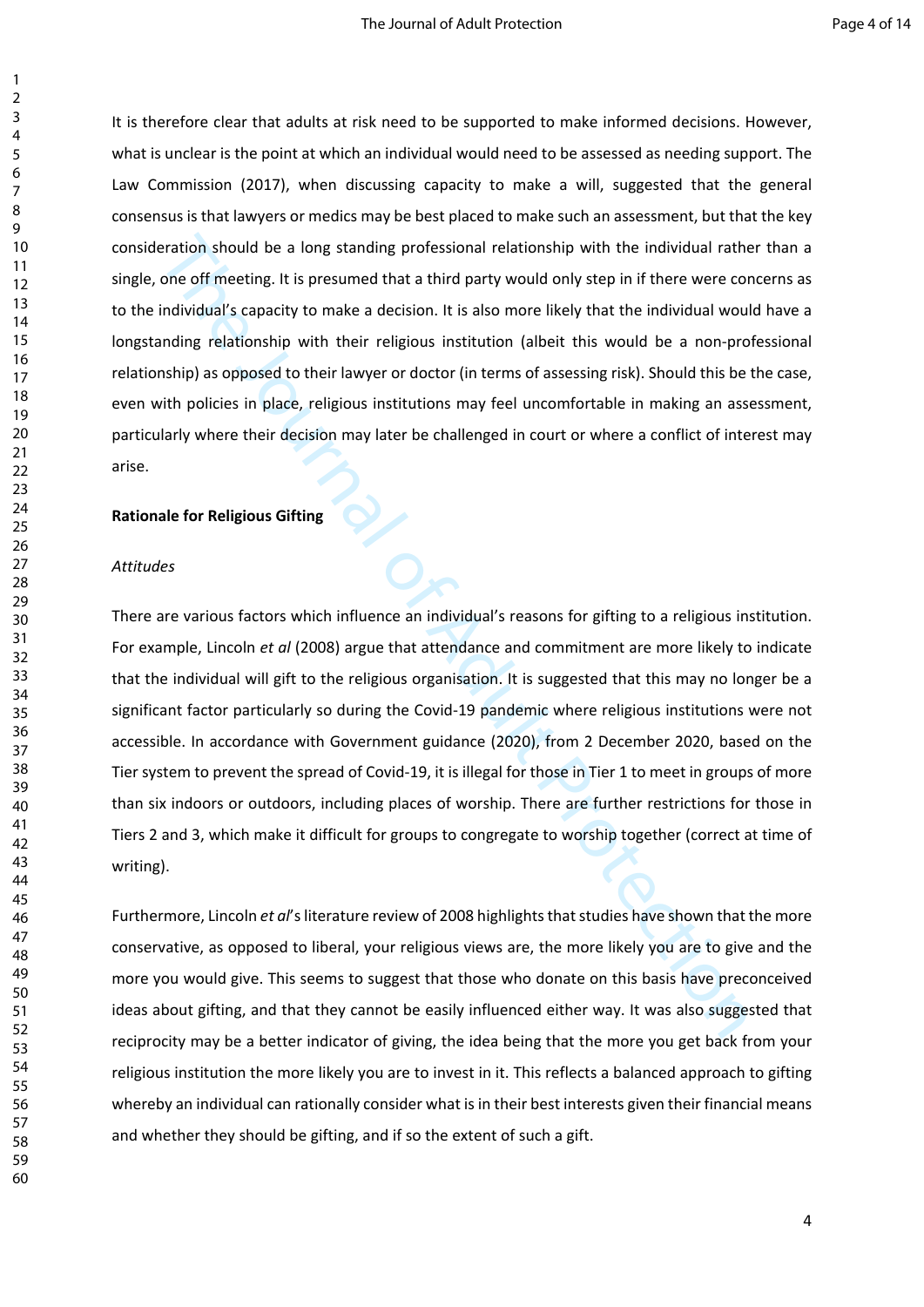Peifer (2010: p. 1570) stated that 'both the sense of community felt by individuals and the religious meaning of individuals induce religious giving'. He highlights various reasons as to why an individual may donate, such as the size of the congregation, suggesting that the more exclusive or strict the congregation is the more generously individuals' gift. For strict churches, who require the worshipper to follow a particular way of a life, or dress code, it is suggested that 'free riders' are eliminated and therefore only those fully committed remain and are more likely to give more generously (Peifer, 2010 referring to Iannaccone's strictness hypothesis).

When discussing the amount one gives, Peifer (2010: p. 1572) suggests that 'Generally speaking, religious values instruct one to give more while economic motives lead one to give less'. This therefore requires the individual to understand the extent of the gifting, in comparison to their means. Peifer provides several hypotheses for why an individual would gift more or less, the discussion is beyond the scope of this paper. However, it is interesting to note that the notion of reciprocity, as referred to above seems to suggest greater donation.

#### *Obligations to Give*

ow a particular way of a life, or dress code, it is suggested that 'free riders' are elimin<br>ore only those fully committed remain and are more likely to give more generously (Pei<br>gto lamaccone's strictness hypothesis).<br>dis One way an individual may feel obligated to gift is by way of a tithe. Budiselic (2014) suggests that there are several definitions of what a tithe is, how it is paid and to whom it must be paid to. This paper will take the view that a tithe is an obligation to give to the church. The purpose of the tithe being to support the local religious organisation and the work undertaken by it in the local community. Budiselic also suggests that the rationale for the tithe is as a result of charitable giving, and to support those less well off. However, Nelson argues that 'People feel condemned, guilty of robbing God if they don't give the tithe and beyond. Many feel that their relationship with the Lord is in jeopardy and that His favor will depart if they don't give' (Budiselic, 2014: p. 152). This is supported by Keeton and Gowertt (1934: p. 338) who argue that there was a time when '…the jurisdiction over wills of personalty had passed to the ecclesiastical courts and so testators wishing for safe passage to heaven were likely to leave a one third share of their personal belongings to the church. This viewpoint, it is suggested, is an archaic interpretation of the tithe within the Old Testament. Sherwin (2016), in his blog, highlights his interpretation of giving within the New Testament. In particular, he sets out that one ought to

- 1. 'Give out what you do have, not out of what you don't.
- 2. Give willingly, not under pressure.
- 3. You must each make your own mind up about how much to give'.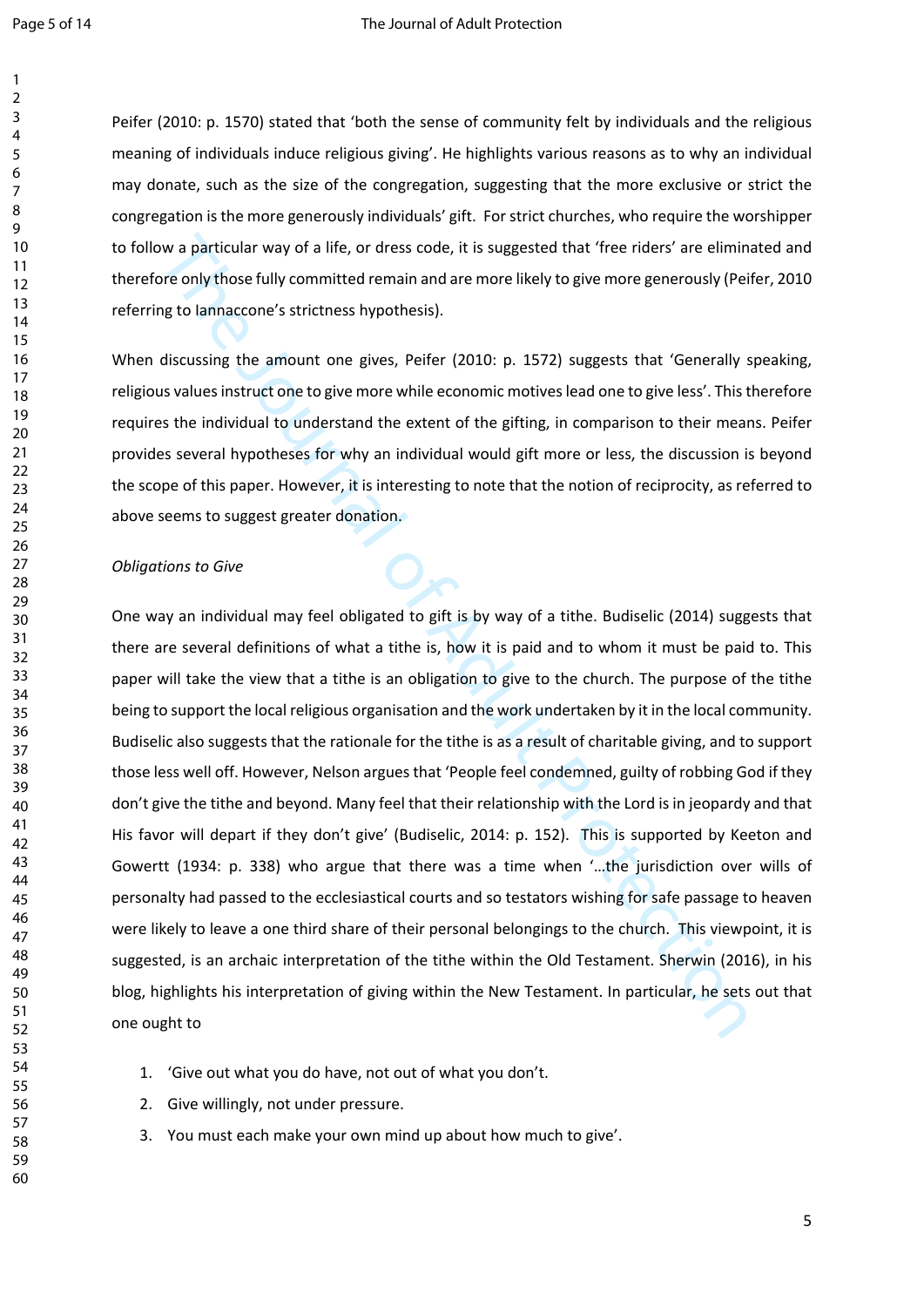Moretsi (2009) suggests that the New Testament provides principles that should be followed, rather than a specific amount that must be given. These principles include; gifting should be a 'free and spontaneous act; that it should be balanced between the individuals means and the needs of others; that gifting is a demonstration of faith and that the more generously you give the more God will give back to you; that there should be mutual appreciation of the gift; and that gifting reflects Jesus' example of giving to the needy and poor (Moretsi, 2009: p. 406).

Of course, there are likely to be those traditionalists who continue to believe in a monetary requirement to tithe (Croteau, 2005) because that is the way it has always been done in their church, or those who preach the tithe in terms of pragmatism. Croteau (2005) suggests that this is where church attenders are encouraged to gift a percentage of their income as it is easier to explain than attempt to understand the complexity of how the tithe should be applied.

o you; that there should be mutual appreciation of the gift; and that gifting reflected feormation of the gift; and that gifting reflected feormation of the needy and poor (Moretsi, 2009; p. 406).<br>
Trues, there are likely In the Muslim faith the equivalent of the tithe is the zakat. This is said to be the concept of 'redistribution of wealth prescribed by God to the deserving category of people' (Rahim and Kasawadi, 2014). The calculation of the zakat appears to be more rigid than the tithe, although it seems to be applied differently amongst different countries. In accordance with the National Zakat Foundation in the UK the zakat is a 'core obligation that requires Muslims to make an annual payment of 2.5% of their qualifying wealth' (National Zakat Foundation, 2020). Rahim and Kasawadi (2014: p. 54) suggest that the zakat is both a spiritual duty and a compulsory gift to be given by every Muslim, and that 'whoever pays the zakat on his wealth will have its evil removed from him'. It is argued that any reference to the act of giving as being compulsory, or relating it to evil, takes away free choice and raises the presumption of undue influence.

The dana on the other hand, which relates to Hinduism and Buddhism is a much more fluid notion. The emphasis is much more on giving without expectation and that it should be spontaneous and anonymous (Eck, 2013). Unlike the zakat it does not appear to be as prescriptive and seems to suggest more free will. However, monetary gifts can be significant, and it is unclear how such faiths ensure that their followers are safeguarded generally, and more specifically in relation to undue influence.

Many faith groups instil moral obligations upon their followers to give to their faith. There is therefore an uncomfortable dichotomy between faith and the law on undue influence in England and Wales. By suggesting or claiming that such gifting is a compulsory act, or that by not giving the individual will suffer in any way, it is contended that this raises the presumption of undue influence.

#### **Undue Influence**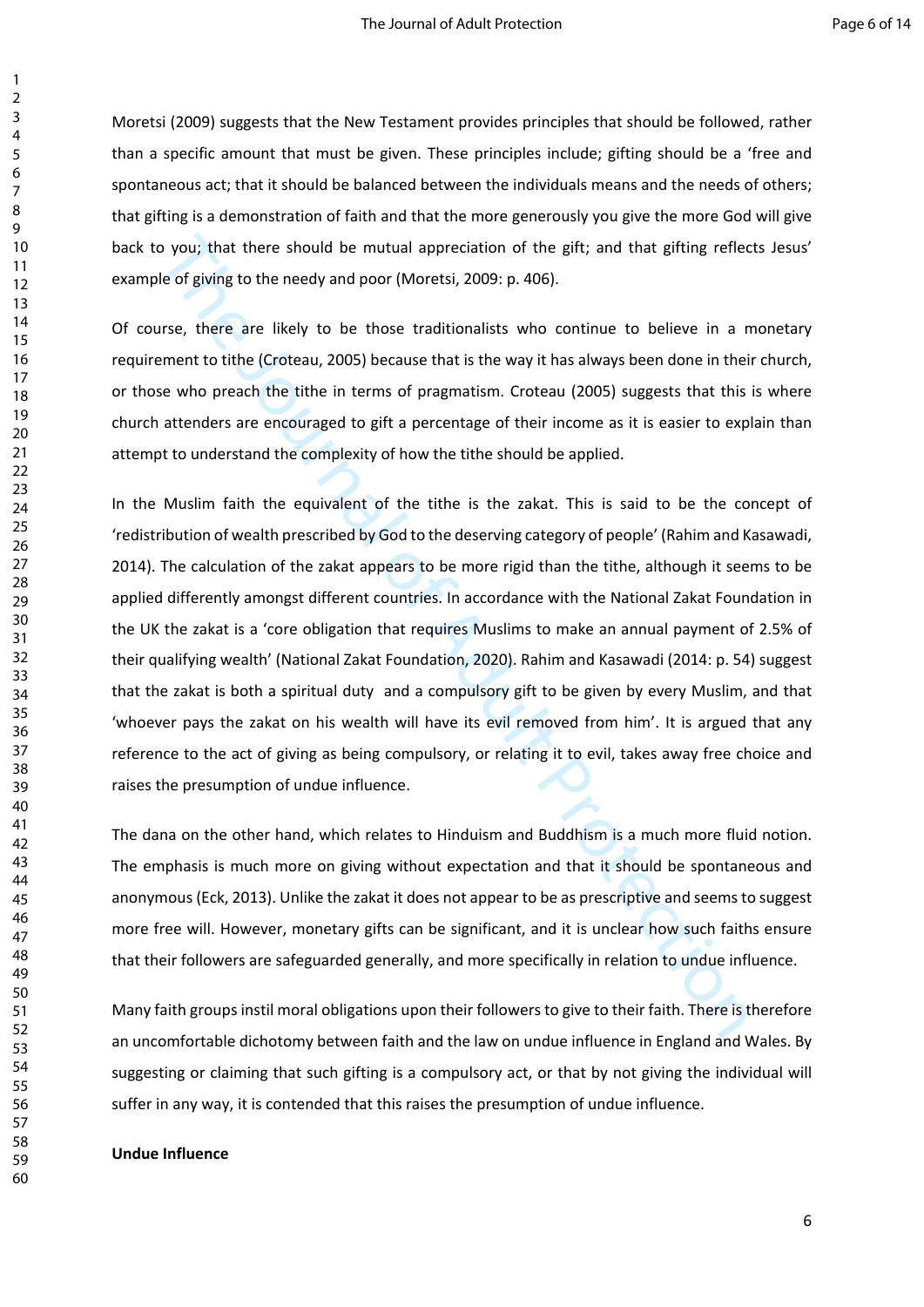sent, and this is by way of a presumption. This relies on there being a relationship of the<br>erice and where it is fair to presume that there was an abuse of this relationship (Me<br>2001). The presumption of undue influence w Where a gift is made inter vivos there are two ways in which undue influence will arise. Firstly, by way of actual undue influence. This relates to improper pressure that was applied to an individual by another (Ridge, 2004). Barclays Bank v O'Brien [1993] confirmed this as the requirement of proof that exertion was applied. The case also confirmed the second method by which undue influence would be present, and this is by way of a presumption. This relies on there being a relationship of trust and confidence and where it is fair to presume that there was an abuse of this relationship (Melling and Pagni, 2001). The presumption of undue influence will automatically arise due to the existence of this relationship. Where such a relationship exists, the burden of proof shifts from the donor to the donee to demonstrate that they acted in good faith in receiving the gift and had not unduly influenced the donor. Ridge (2004) suggests that presumed undue influence is where there is a strong relationship of trust and confidence where one party has a significant influence on the decision making powers of the other, and where the action by the donee cannot be easily explained. Furthermore, there are two ways in which this relationship can arise the first being as a matter of law. The second being a relationship which generally reposes trust and confidence, such as a spiritual advisor and follower (Ridge, 2004; Melling and Pagni, 2001). It was stated by Jarboe (1991: p. 274) that the donee '… must prove by clear and convincing evidence that he exercised his own good faith in the transaction and must show the grantor's free, voluntary, and intelligent ie. informed action'.

In relation to spiritual advisors, it was stated in Nottidge v Prince [1860] that 'no person who stands in a relation of spiritual confidence to another so as to acquire a habitual influence over his mind can accept a gift or benefit from the person who is under the dominion of that influence, without the danger of having the gift set aside' (Winder, 1939: p. 101). This notion could be applied to regular requests to donate at weekly services, whereby the religious institutions arguably obtain a habitual influence over the donor's mind. However, there would also need to be a less plausible reason to make such a donation. Arguably, donations at weekly services would be minimal and potentially more proportionate to one's financial means, however, as Peifer (2010: p. 1574) suggests 'religious gifting [could be] driven by the social monitoring of other congregational actors' which influences the amount donated and which could be more than the donor could afford to give.

It could be argued that those likely to question a donation would be close relatives or friends, who may also have the same beliefs and are therefore unlikely to consider that there is a dominion over the donor. It is also difficult to define when pressure and persuasion becomes coercion. This is highlighted by the Law Commission (2017: p. 137), who stated that 'The line between legitimate persuasion and undue influence is not always clear. There is a wide spectrum between egregious instances of undue influence and the innocent appeals of relatives seeking to curry favour with the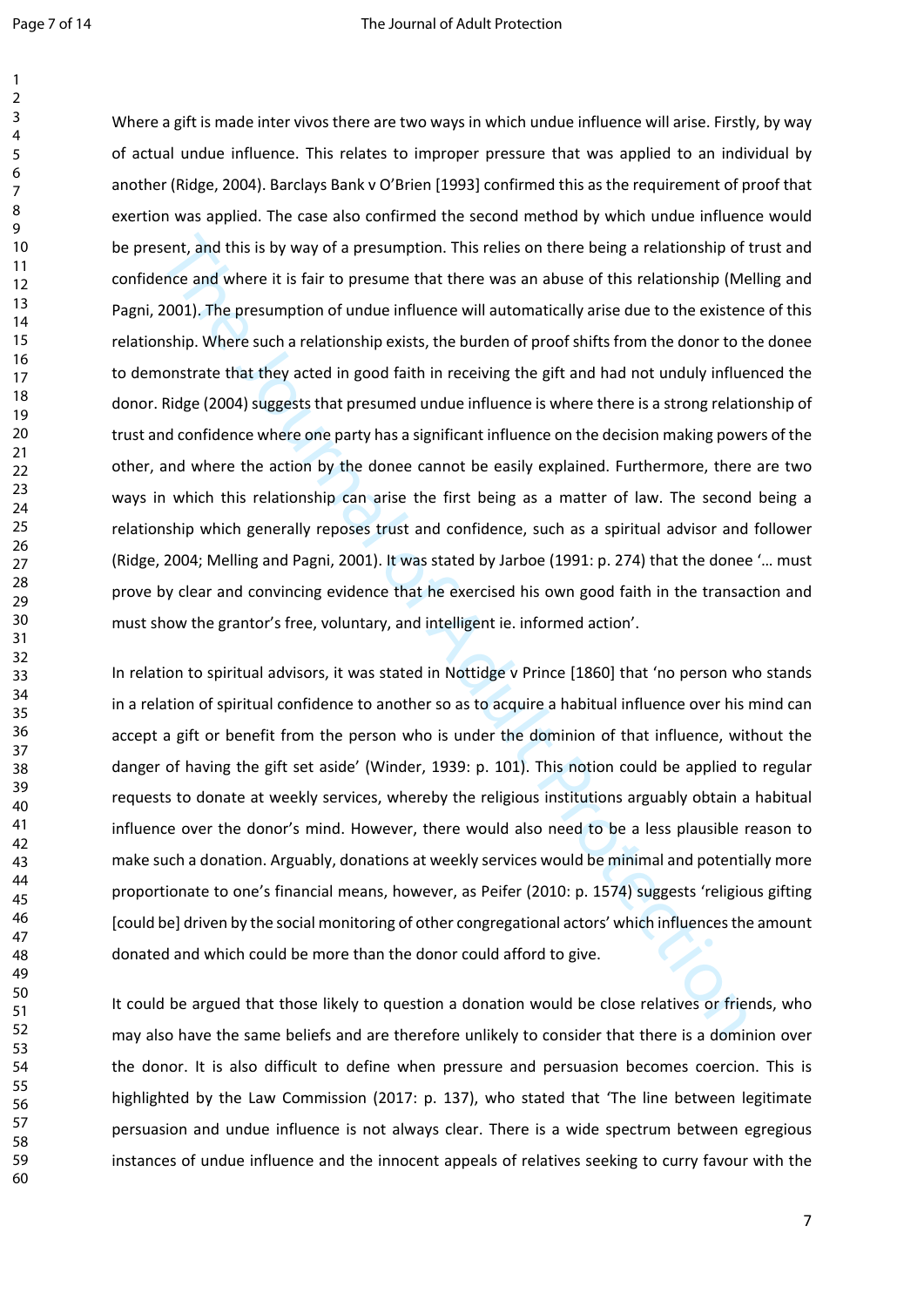testator. The line is crossed when the testator would say "this is not my wish, but I must do it"'. So as to ensure that not every donation is brought to question, Lindley LJ suggested in obiter that the gift made needs to be '… so large as not to be reasonably accounted for on the ground of friendship, charity, or other ordinary motives on which ordinary men act' (Allcard v Skinner [1887]: 185). Having considered the principles of giving above, it is suggested that if there is an obligation to gift this could fall within this category and therefore be considered as having raised the presumption of undue influence. However, the donation would need to be disproportionate to the donor's financial means for it to be fully explored as such.

ered the principles of glving above, it is suggested that if there is an obligation to gift thin this category and therefore be considered as having raised the presumption coe. However, the donation would need to be dispro Various factors may deter someone from making a claim that undue influence has taken place. Firstly, by suggesting that undue influence is in existence, they will in effect be accusing someone of immoral behaviour. They may be reluctant to do this, particularly if it is a religious institution that they support, and where the community will frown upon such challenges. Furthermore, if they bring an unsuccessful claim, they may be ordered to pay costs, which can be quite high (Parry and Kerridge, 2016). It could also be argued that the courts do not encourage such a claim, as per Sir Gorell Barnes' obiter comments in Spiers v English [1907] where he stated that undue influence 'ought never to be put forward unless the party who pleads it has reasonable grounds upon which to support it'(para. 124). This almost seems to suggest that only where you have clear evidence of coercion should you make a claim, as otherwise it is unlikely to be successful. This is supported by comments made by Lewison J in Edwards v Edwards [2007] where he referred to a '… high burden … that the claimant bears in proving undue influence' (para. 47). Bigwood (2002) explains the difficulties in proving undue influence in two stages; firstly, is the opportunity to pursue a personal interest too far removed from the donee's responsibilities towards the donor (and therefore the relationship of trust and confidence does not arise); and secondly, is there enough incentive for the donee to impose any influence (suggesting that the lower the value of the gift, the less incentive there would be to unduly influence)?

In light of the above discussion, it appears that in a relationship between a spiritual advisor and follower there would be a relationship of influence, however, unless the gift is 'large' or disproportionate to the donor's financial means it would not raise any suspicion.

#### **Possible Solutions**

#### *Certification*

In accordance with the case of Kenward v Adams [1975], where a solicitor taking instructions from a client in respect of their will, is unsure as to whether the individual has mental capacity to provide such instructions they should adopt the Golden Rule by way of best practice. The case specifically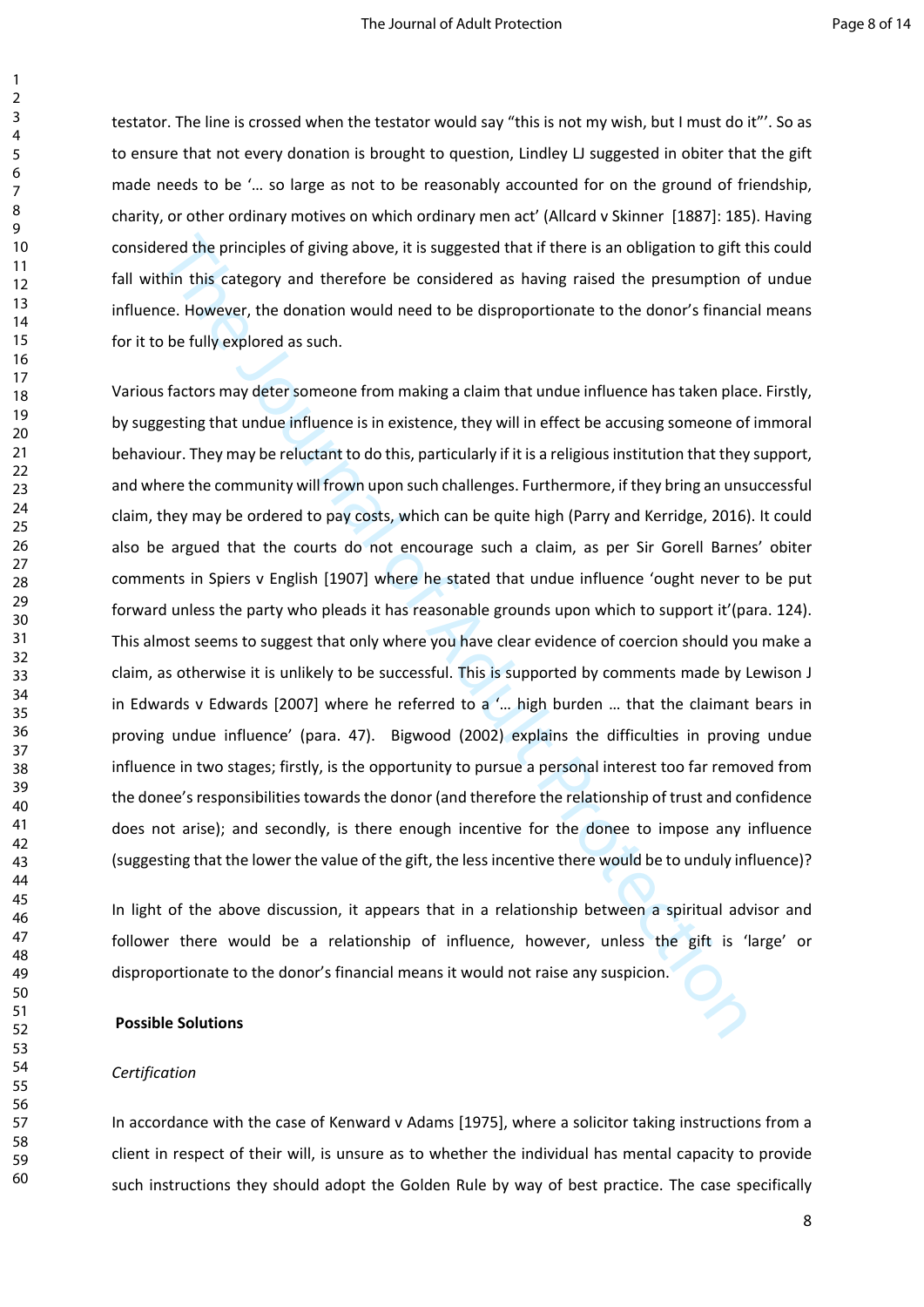refers to testators (those making the will) who are aged or seriously ill, and suggests that where this is the case, then their will should be witnessed or approved by a medical practitioner who ought to record their examination of the testator and their findings. Ultimately, lawyers should seek confirmation from a medical practitioner that their client has the mental capacity to prepare and sign the will. What is being sought is confirmation that the testator understands the nature and effect of creating the will; that they understand the claims that may arise as a consequence of preparing their will in that manner; that they understand the size and extent of the assets that they are able to distribute under their will; and that they are not suffering from an impairment of the mind or brain (Banks v Goodfellow [1870]). The case of Custard v Templeman [2020] affirmed that the principle is not a rule of law, but merely guidance to avoiding litigation or disputes.

The case of Etridge [2001], which related to a wife acting as a guarantor for her husband, considered the issue of undue influence, and although it acknowledged that this could not be prevented, it suggested that some level of protection would be desirable. In particular, the principle drawn from this case was that where a bank is put on enquiry, they would be required to take reasonable steps to ensure that the guarantor understands the risk of acting as such (including the extent of their liability) and that they take independent legal advice before acting in that capacity. A bank would be put on enquiry in every case where the relationship between the guarantor and debtor is non-commercial. If banks do not follow this guidance, they run the risk of not being able to enforce their security.

I. What is being sought is confirmation that the testator understands the nature and<br>the will; that they understand the claims that may arise as a consequence of prepare<br>that manner; that they understand the size and exten It is therefore suggested that religious institutions should be put on notice where an adult at risk is gifting, and in such instances encourage the adult at risk to seek independent legal advice. Such advice would then be recorded in a form of certificate to be retained by the donee. This would support an adult at risk to make an informed decision, as a lawyer could provide a clear explanation of the nature and extent of the gift being made, as well as the consequences. However, it is acknowledged that the Golden Rule only applies to gifts made in a will (testamentary gifting) and that neither the Golden Rule nor the principle in Etridge would prevent undue influence from occurring. Of course, as stated previously, the starting point is that a person is free to make their own decisions, even if unwise and so having explained the nature of their actions, and so forth, the donor is entirely free to decide to continue. The difficulty in providing a certificate would be in the assessment of whether undue influence is present. It is argued that a single, one off meeting with a lawyer would not enable detection of such influence. Although it may provide the donor with an opportunity to discuss any coercion it is unlikely that they would be so candid with a stranger.

Furthermore, there is a cost attached to obtaining legal and medical opinion. The donor is likely to undertake a cost/benefit analysis of whether to seek such opinion to protect their gift. The assumption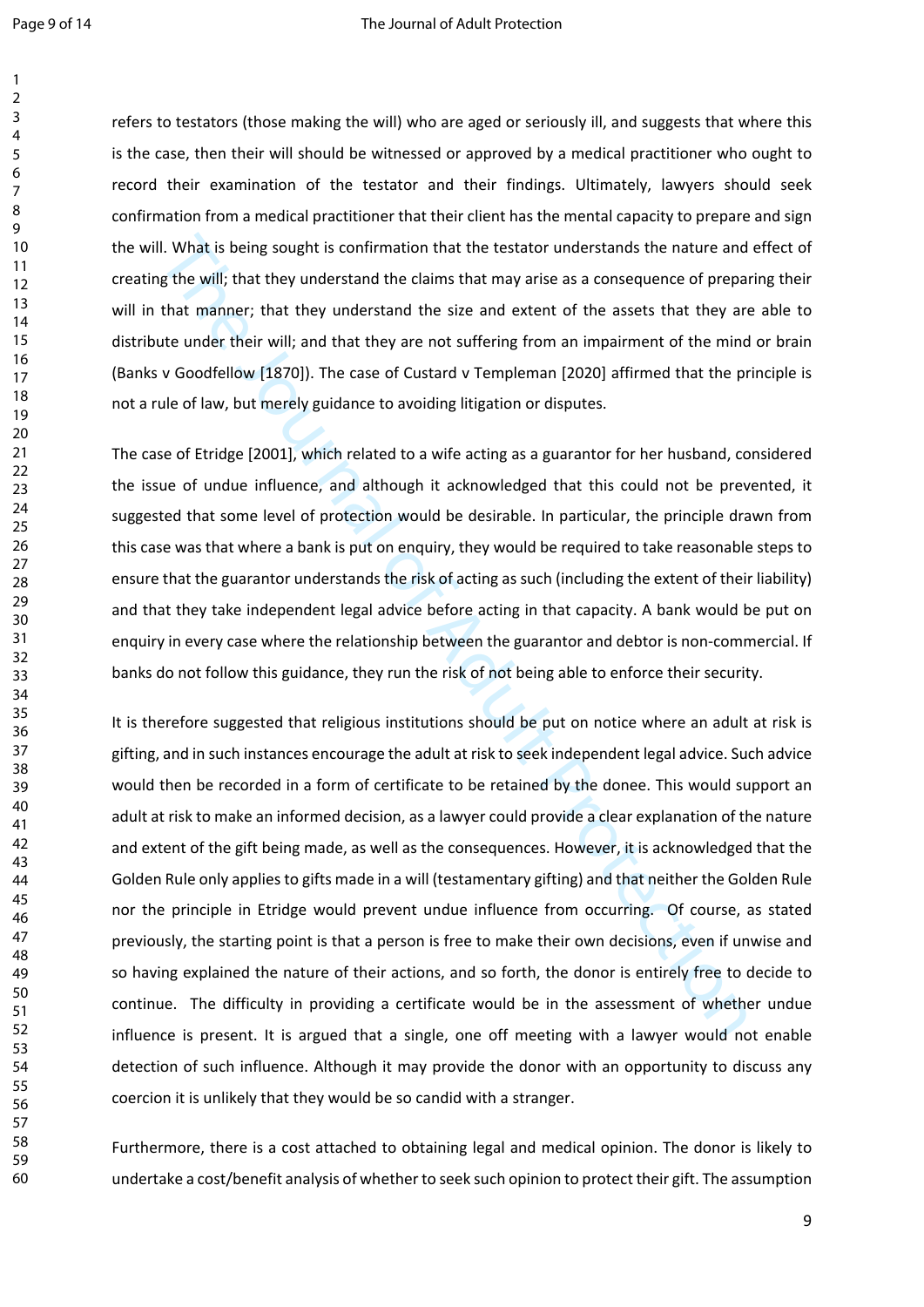therefore is that if the donor believes the gift to be small (a subjective interpretation) no such opinion would be sought. In addition, the definition of an adult at risk includes a person who cannot protect themselves. As such they may not be aware that they require assistance in making a decision and therefore not seek the relevant advice.

It is envisaged that such certification would be of benefit for very large gifts, which appear to be disproportionate to the donor's financial means and where perhaps a challenge to such a gift is anticipated. It could be that religious institutions include a requirement within their policies for adults at risk to seek independent legal advice where the donation being made is large. This may not prevent a challenge of undue influence; however, it would provide the donor with some level of protection.

## *Accountability*

Upon searching the Charity Commission website for places of worship, there were approximately 107,406 registered charities which contained one of the following words: church, synagogue, mandir or mosque (as at 17 April 2020). This is only a rough estimation, and closer scrutiny of the register would be required to ascertain the exact number of religious institutions that are registered as a charity. Nevertheless, it does provide a guide as to the number of regulated charities in existence who would be subject to the Charity Commission regulations and guidance.

It should be noted that registration with the Charity Commission is not required in all circumstances. However, where the organisation is in receipt of an annual income of more than £5,000 per annum, they would be required to register with them, and this would include places of worship that exceed this threshold. It is argued that there is a lack of guidance by the Charity Commission aimed specifically at religious institutions and how to prevent undue influence.

wisaged that such certification would be of benefit for very large gifts, which apportionate to the donor's financial means and where perhaps a challenge to such<br>ated. It could be that religious institutions include a requ In addition to guidance provided by the Charity Commission, charities may also voluntarily adopt the Code of Fundraising Practice created by the Fundraising Regulator. The Regulator is an independent third party who oversees fundraising by registered and non-registered charities as well as organisations that are not overseen by the Charity Commission. It should be noted that this is a voluntary scheme, and organisations who fundraise are not required to adopt it. Nevertheless, it is suggested that by way of best practice, this could be a form of regulation which would make religious institutions accountable for their actions towards raising donations.

There are several instances within the Code of Practice where guidance is provided on how fundraisers can protect themselves from being accused of having unduly influenced a donor. For example, '1.2.1 [states that] While reasonable persuasion is allowed you must not fundraise in a way which …, is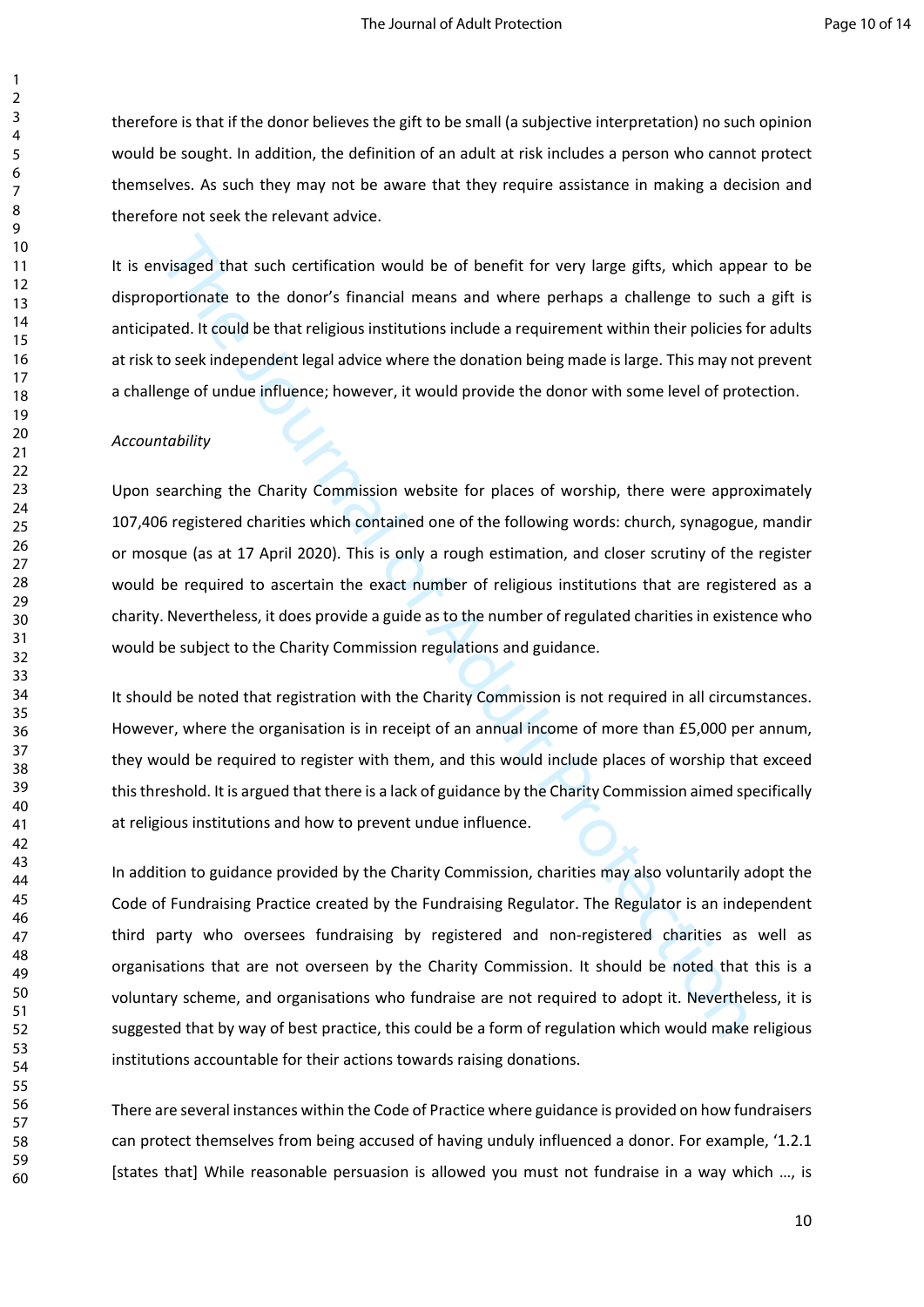#### Page 11 of 14 The Journal of Adult Protection

unreasonably persistent or places undue pressure on a person to donate' (Fundraising Regulator, 2019: p. 11). In addition, section 8.1.1 of the Code states that, the fundraiser must not act dishonestly, manipulatively or make the donor feel guilty if they chose not to donate (Fundraising Regulator, 2019).

Much of the guidance provided to charities and fundraisers focus on language relevant to undue influence. However, definitions or case studies are not provided, and institutions are left to their own imaginations as to what would constitute reasonable or unreasonable. It is therefore suggested that such Codes of Practice and guidance provided to institutions be made clearer.

Individual religious institutions are also welcomed to create their own codes of practice. For example, The Church of England have created the Parish Safeguarding Handbook to ensure that safeguarding policies are implemented, maintained and investigated where necessary. Unlike generic safeguards referred to above, this handbook specifically acknowledges that 'workers in places of worship' (Church of England, 2018) are amongst those who could abuse adults. It suggests that '…some adults may not consider themselves vulnerable but may be vulnerable to being abused by individuals in positions of leadership and responsibility' (Church of England, 2018: p. 54). It highlights that abuse comes in many different forms, and can include coercion under psychological abuse (Church of England, 2018) although it does not specifically link such abuse being instigated by the worker, which it is argued it perhaps should.

or the guidance provided to charities and fundraisers focus on language relevant to the accelese. However, definitions are studied are not provided, and institutions are left to tractions as to what would constitute reason Another example of self-regulation and accountability can be seen from the National Catholic Development Conference Inc. The organisation is US based, and it is less stringent than The Church of England guidance. The guidance sets out that 'the donor has the privilege of deciding his or her own reasons and purpose for the first, whether the gift is modest or large' (National Catholic Development Conference Inc, 2008: p. 11). However, for larger gifts there is the suggestion that the donor submits a proposal in the first instance for consideration. If the proposal is then accepted, an acknowledgement letter should be sent once the donation has been received and for more complex cases an agreement should be created, much like a contract (National Catholic Development Conference Inc, 2008). This latter suggestion would perhaps force the donor to seek independent legal advice before entering into such an agreement, as referred to in the previous section.

In terms of accountability it is perhaps prudent to create a single source which is applicable to all religious institutions. Currently, each institution is left to determine what safeguarding policies they put in place, and this therefore has the potential to create inconsistencies. As a starting point the Charity Commission could create a set of compulsory rules to ensure that religious institutions follow the same steps to ensure that donors are not gifting for reasons related to undue influence. It appears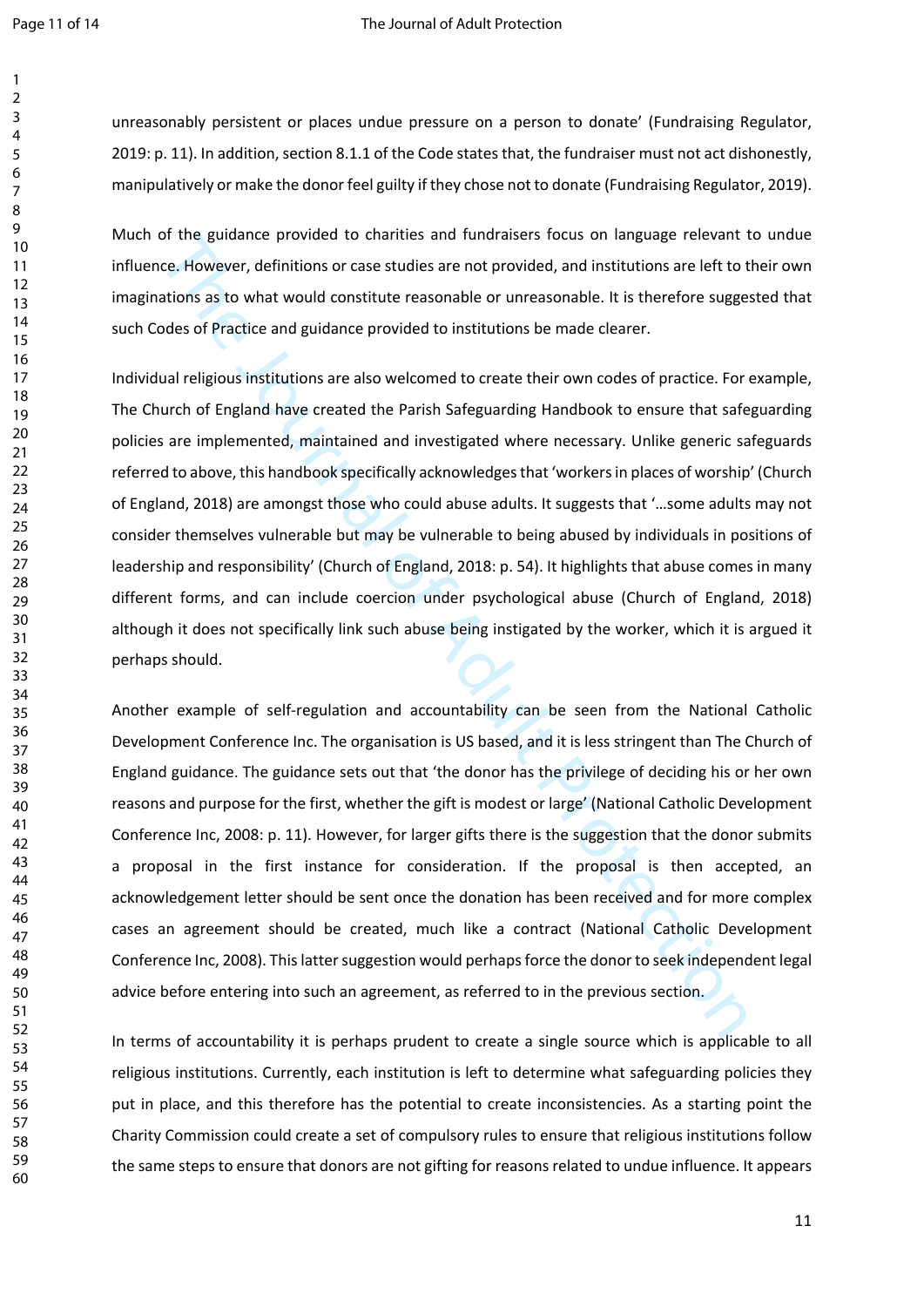that the only way that this can be done is to ensure that donors seek independent legal advice. This would be more appropriate for large donations (which would need to be defined). It may be disproportionate to regulate small regular donations, but instead include safeguarding policies were workers within a place of worship are vigilant as to the individual's circumstances and raises suspicion where appropriate.

## **Conclusion**

appropriate.<br>
sion<br>
sion<br>
sion<br>
sion<br>
signistics and reasons it is often seen as the donor's right to donate in whatever mary<br>
siy tathing such reasons it is often seen as the donor's right to donate in whatever mar<br>
Howev There are many reasons as to why an individual will donate to a religious institution, and without expressly stating such reasons it is often seen as the donor's right to donate in whatever manner they see fit. However, it is argued that some forms of donating or gifting, which are compulsory, have the potential to indicate undue influence. Furthermore, adults at risk who are experiencing or are at risk of experiencing abuse and who cannot protect themselves need to be supported in making a decision to donate. The scope and focus of this paper is on religious institutions, however, the concepts could easily be applied to other institutions and organisations.

The law in England and Wales is clear on what undue influence is, although in practice it is very difficult to prove when persuasion turns into coercion. Therefore, such claims are not likely to succeed unless there is clear evidence indicating that an individual has been coerced into gifting. Religious institutions need to be provided with case studies and clear examples of what is and is not deemed to be acceptable forms of fundraising so that they can be vigilant and ensure that such donations and gifts are not set aside.

It is suggested that guidance and support ought to come from the Charity Commission. This would provide a single point of reference for all charities, including religious institutions who could protect themselves from challenges to gifts made, and/or be held accountable if they fell short of the requirements.

Where undue influence has taken place, it is perhaps inappropriate to rely solely on the individual to raise their concerns to a third party, particularly with regards to an adult at risk who is unlikely to raise their concerns directly. By its very nature, undue influence is exertion of undue pressure, or coercion on an individual who is unlikely to feel that they can raise concerns without adverse consequences. Therefore, in order to tackle this issue, and to protect adults at risk, more emphasis needs to be placed on religious institutions implementing safeguarding policies to protect both donors and themselves from challenges to gifts made.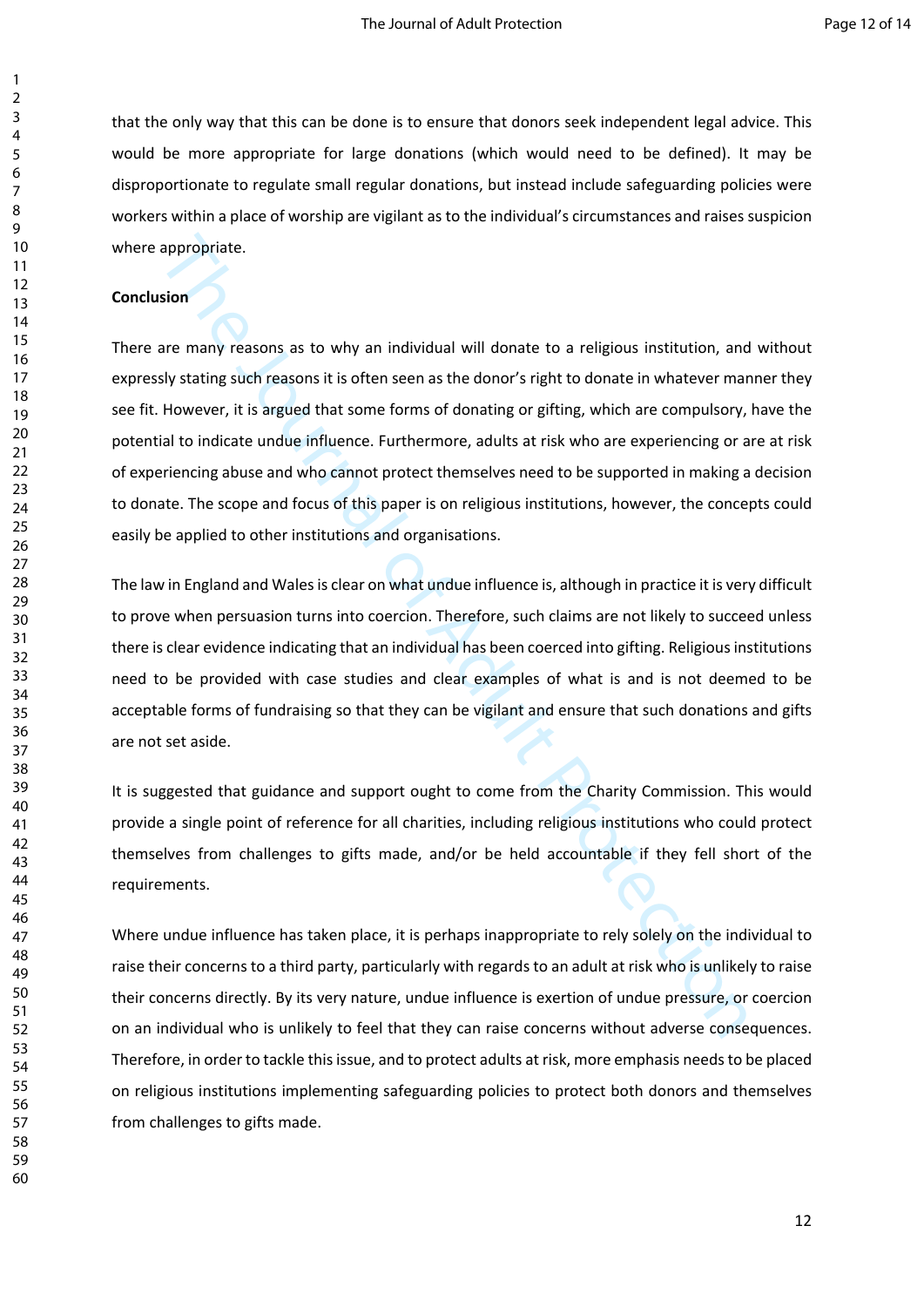### 2 3 4 5 6 7 8 9 10 11 12 13 14 15 16 17 18 19 20 21  $22$ 23 24 25 26 27 28 29 30 31 32 33 34 35 36 37 38 39 40 41 42 43 44 45 46 47 48 49 50 51 52 53 54 55 56 57 58 59 60

## **Bibliography**

Bigwood, R. (2002), "Undue Influence in the House of Lords: Principles and Proof", *Modern Law Review*, Vol. 65 No. 3, pp. 435-450

Budiselic, E. (2014), "The Role and the Place of Tithing in the Context of Christian Giving Part I", *Evangelical Journal of Theology*, Vol. 8 No. 2, pp. 143-162

Charity Commission. (2009), "Faith in Good Governance", available at: [https://assets.publishing.service.gov.uk/government/uploads/system/uploads/attachment\\_data/fil](https://assets.publishing.service.gov.uk/government/uploads/system/uploads/attachment_data/file/355533/faithgovenglish.pdf) [e/355533/faithgovenglish.pdf](https://assets.publishing.service.gov.uk/government/uploads/system/uploads/attachment_data/file/355533/faithgovenglish.pdf) (accessed 17 April 2020)

The Church of England. (2018), "Parish Safeguarding Handbook", available at: https://www.churchofengland.org/sites/default/files/2019- 10/ParishSafeGuardingHandBookAugust2019Web.pdf (accessed 14 April 2020)

Croteau, D.A. (2005) available at:

https://digitalcommons.liberty.edu/cgi/viewcontent.cgi?article=1016&context=fac\_dis (accessed 16 December 2020)

Eck, D.L. (2013), "The Religious Gift: Hindu, Buddhist, and Jain Perspectives on Dana", *Social Research*, Vol. 80 No. 2, pp. 359

Fundraising Regulator. (2019), "Code of Fundraising Practice", available at: <https://www.fundraisingregulator.org.uk/code>(accessed 15 April 2020)

Hedlund, R. (2016), "Undue Influence and the Religious Cases that Shaped the Law", *Oxford Journal of Law and Religion*, Vol.5 No. 2, pp. 298 – 318

Jarboe, J.B. (1991), "Undue Influence & Gifts to Religious Organisations", *Catholic Lawyer*, Vol. 35 No. 3, pp. 271-282

Keeton, G.W. and Gowertt, L.C.B. (1934-1935), "Freedom of Testation in English Law", *Iowa Law Review*, Vol. 20, pp. 326

Kerridge, R. (2016), Parry and Kerridge: *The Law of Succession*, Sweet and Maxwell

Law Commission. (2017), *Making a Will*, Consultation Paper 231 Lincoln, R., Morrisey, C.A. and Mundey, P. (2008) "Religious Giving: A Literature Review", Department of Sociology, University of Notre Dame

Melling, K. and Pagni, S. (2001), "Undue Influence and Challenges to inter vivos and testamentary gifts", *Private Client Business*, Vol. 6, pp. 373-376

elical of The Religious City. 1800 - Statistics and the Nati[on](https://www.gov.uk/government/publications/covid-19-guidance-for-the-safe-use-of-places-of-worship-during-the-pandemic-from-4-july/covid-19-guidance-for-the-safe-use-of-places-of-worship-from-2-december)al Commission. (2006), "Faith in Good Governance", available at:<br>
Commission. (2009), "Faith in Good Governance", available at:<br>
Nucro The Igland. (2018), "Fait Ministry of Housing, Communities & Local Government. (2020), "COVID-19: guidance for the safe use of places of worship from 2 December", available at https://www.gov.uk/government/publications/covid-19-guidance-for-the-safe-use-of-places-ofworship-during-the-pandemic-from-4-july/covid-19-guidance-for-the-safe-use-of-places-of[worship-from-2-december](https://www.gov.uk/government/publications/covid-19-guidance-for-the-safe-use-of-places-of-worship-during-the-pandemic-from-4-july/covid-19-guidance-for-the-safe-use-of-places-of-worship-from-2-december) (accessed 15 December 2020)

Moretsi, L. (2009), "Tithing: an evaluation of the Biblical background", *In die Skriflig*, Vol. 42 No. 2, pp. 397-411

National Catholic Development Conference Inc. (2008), "A Call to Accountability: Where Donors and Mission Meet", available at: <https://tnpa.org/wp-content/uploads/A-Call-to-Accountability.pdf> (accessed 15 April 2020)